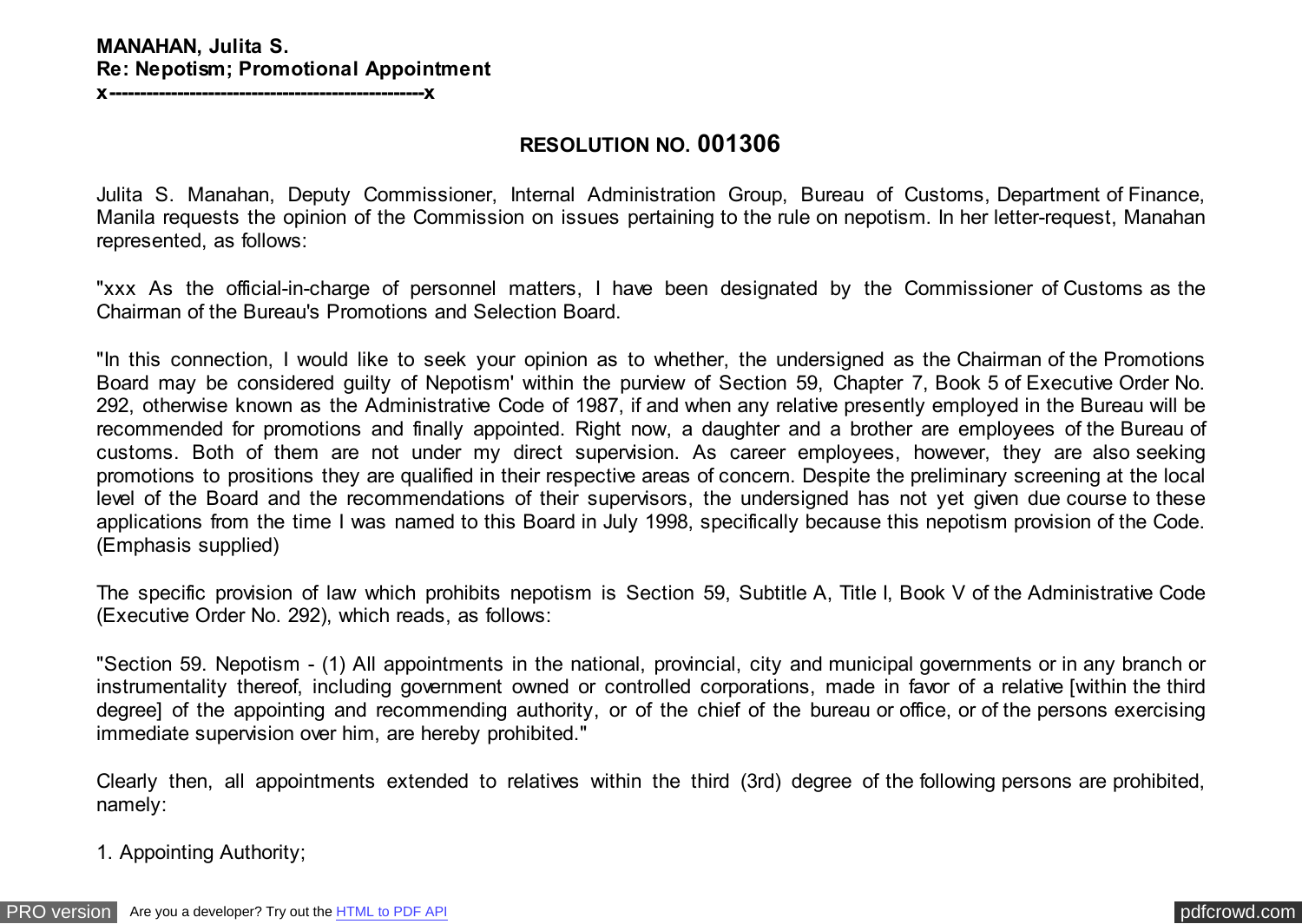- 2. Recommending Authority;
- 3. Chief of Bureau or Office; and
- 4. Person exercising immediate supervision over the appointee.

Moreover, in the case of Debulgado vs. CSC, 237 SCRA 184, the Supreme Court had the occasion to rule on the coverage and purpose of the prohibition on nepotism, as follows:

"The original appointment of a civil service employee and all subsequent personnel actions undertaken by or in respect of that employee must comply with the prohibition against nepotism. xxx The purpose of the prohibition against nepotism is to ensure that all appointments and other personnel actions in the civil service should be based on merit and fitness and should never depend on how close or intimate an appointee to the appointing power. xxx The prohibition against nepotism applies quite without regard to the actual merit of the proposed appointee and to the good intentions of the appointing or recommending authority. xxx The purpose of the prohibition against nepotism is precisely to take out of the discretion of the appointing or recommending authority the matter of appointing or recommending for appointment a relative."

Indubitably, the purpose or objective of the prohibition against nepotism strongly indicates that the prohibition was intended to be a comprehensive one. It covers not only original appointments but also subsequent personnel actions of an employee such as promotion, transfer, re-employment and the like.

Further, in the case of ANTAO, Hashim (Resolution No. 00-0516), the Commission rules, as follows:

"The issue to be resolved in this case is whether or not the appointment issued to Antao by the Board of Administration one member of which is a half-brother of the appointee, is considered nepotic.

"The issue is to be resolved in the affirmative. Half-brother relations is within the prohibited degress of relations contained in Section 59, Chapter 7, Book V of Executive Order No. 292. xxx

"The expressed desire of Hasirani who is a member of the Board of Administrators to inhibit himself from the deliberations on the application of Hamsirani from the deliberations on Antao's application only makes unapparent the evil sought to be prevented by the law against nepotism. However, the actual danger that such evil poses, which is the granting of undue favor brought about the filial connections, pervades. It is a well-established principle that what cannot be done directly cannot be dome indirectly. In the case of MOYA vs. BARTON, 76 PHIL 831, the Supreme Court cited the foregoing legal maxim, to wit:

"x x x It is a legal maxim that what cannot be done directly cannot be done indirectly. x x x"